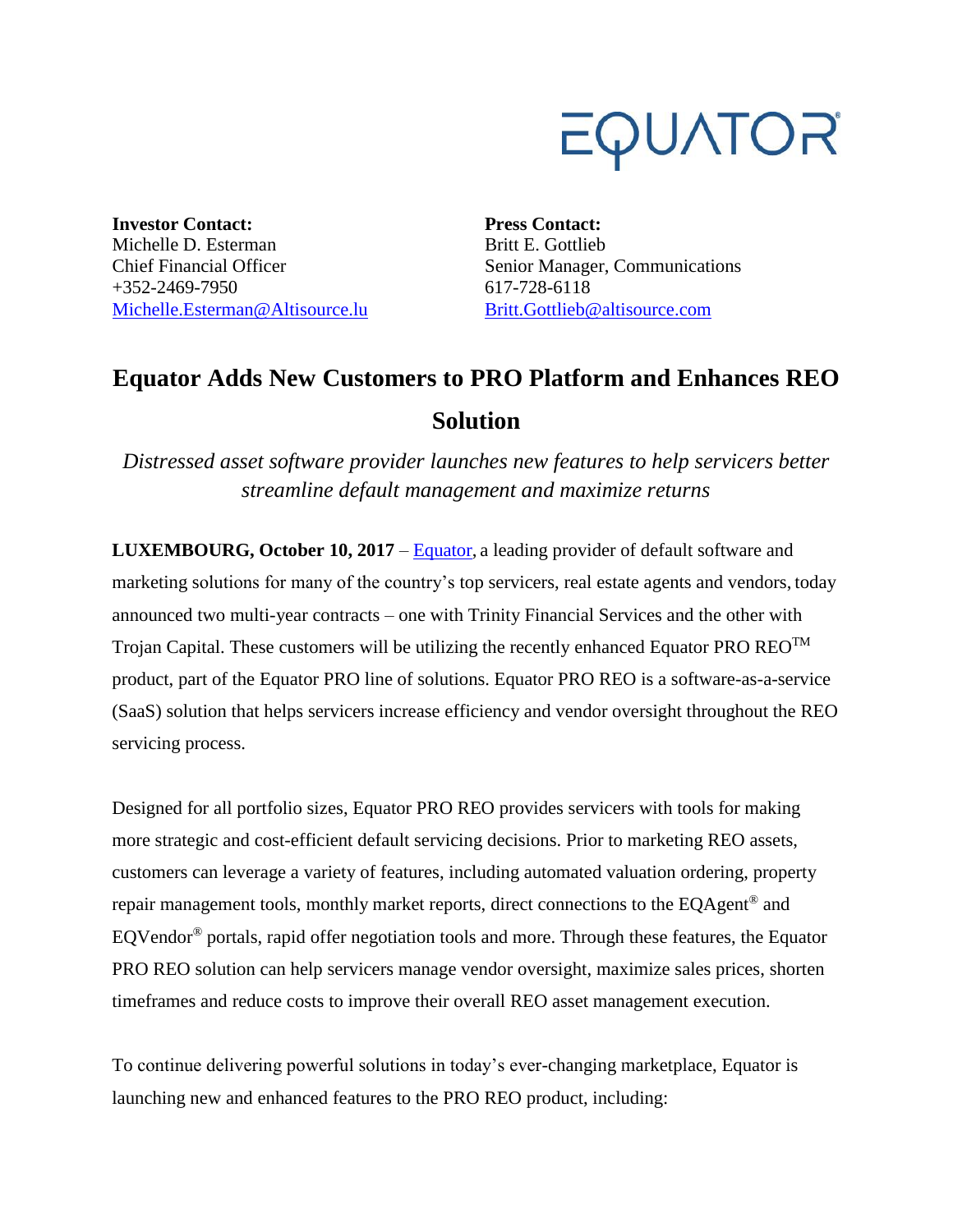- **New repair tracking and ROI tools** Customers have transparency into all phases of repair from inspection to signoff, giving users the confidence to decide on the right strategy and maximize return on their assets.
- **New vacant property registration tool** Customers can register vacant properties and be more confident that they are staying on top of local municipality requirements.
- **Upgraded third-party vendor integration for all pre-marketing duties** Customers have the flexibility to work with either real estate agents or third-party providers to get the most effective on-the-ground marketing coverage for their properties.
- **Upgraded agent search with smart matching recommendation tool** Customers benefit from a powerful new asset management analytics tool to help them list and sell their properties.
- **Optimized marketing on Equator.com** Customers receive free marketing and search engine-optimized property listings to generate interested buyers.

"Equator is committed to delivering innovative and customizable solutions for customers to easily manage default portfolios of all sizes and maximize return on investment," said James Vinci, Vice President and General Manager of the Equator business. "The new product features and enhancements of Equator PRO REO will make it easier for our customers to pick the right management strategy and execute it in an automated fashion. We continue to solve the needs of mid-size servicers, providing them with a deep nationwide network of 55,000 active real estate agents and 35,000 vendors."

Additionally, Equator most recently celebrated the addition of two notable Equator PRO REO customers:

**Trinity Financial Services, LLC** is a private equity firm that purchases assets or loan pools of nonperforming second mortgages with expectations of converting a high percentage to performing status. Trinity Financial Services also specializes in REO asset management services. Trinity Financial Services utilizes Equator to manage its default asset portfolio on the same powerful platform that large banks utilize.